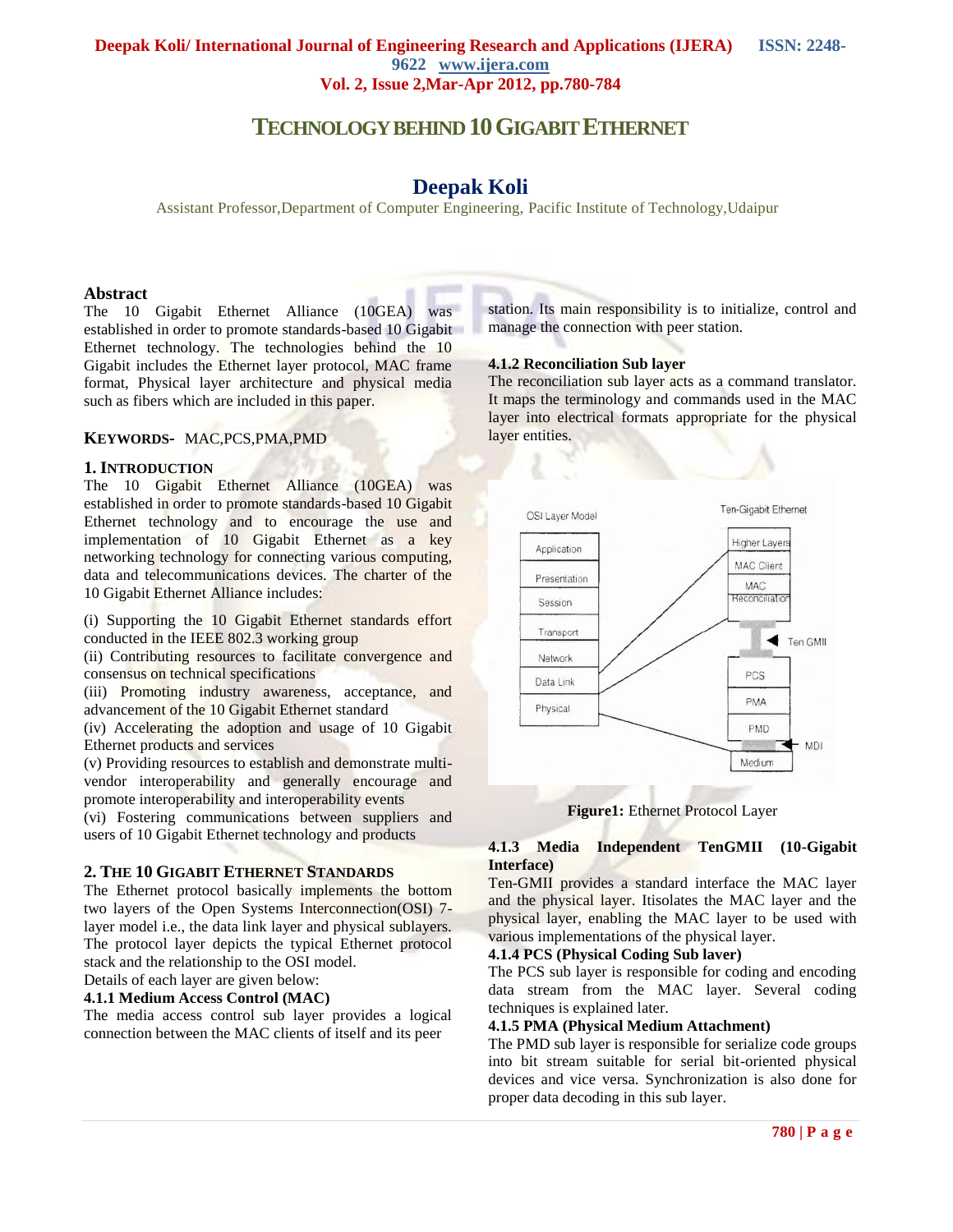## **4.1.6 PMD(Physical Medium Dependent)**

The PMD sub layer is responsible for signal transmission. The typical PMD functionality includes amplifier, modulation and wave shaping. Different PMD devices may support different media.

#### **4.1.7 MDI(Medium Dependent Interface)**

MDI is referred as a connector. It defines different connector types for different physical media and PMD devices.

More on 10 Gigabit Ethernet MAC Layer

The medium access control layer of 10 Gigabit Ethernet is similar to the MAC layer of previous Ethernet technologies. It uses the same Ethernet address and frame formats, but it does not support full duplex mode. It will support data rate of 10 GB/s and lower, using pacing mechanism for rate adaptation and low controls.

In the Ethernet standard there are two modes of operation: half duplex and full duplex modes. The half-duplex mode has been defined since the original version of Ethernet. In this mode, data are transmitted using the popular Carrier-Sense Multiple access/Collision Detection (CSMA/CD) protocol on a shared medium. Its simplicity contributed to the success of the Ethernet standard. The main disadvantages of the half-duplex are the efficiency and distance limitation.

In this mode, the link distance is limited by the minimum MAC frame size. This restriction reduces the efficiency drastically for high rate transmission. Most of thelinks at this rate are point-to-point over optical fibers. In this case, the full duplex operation is preferred. In the full duplex operation, there is no contention. The MAC layer entity can transmit whenever it wants, provided that its peer is ready to receive. The distance of the link is limited by the characteristic of the physical medium and devices, power budgets and modulation.

#### **3. MAC FRAME FORMAT**

The key purpose for developing 10-Gigabit Ethernet standard is to use the same MAC frame format as specified in the preceding Ethernet standards. This will allow a seamless integration of the 10-Gigabit Ethernet with the Existing Ethernetnetworks. There is no need for fragmentation or reassembling and the address translation, implying faster switching. The minimum MAC frame format is made equal to 64 octets as specified in the previous Ethernet standards.



**Figure2:** Ethernet Frame Format

The Ethernet frame format consists of the following fields:

#### **(i) Preamble**

A 7-octect preamble pattern of alternating 0's and 1's that is used to allow receiversynchronization to reach a steady state.

#### **(ii) Start frame delimiter (SFD)**

The SFD field is the sequence TenTenTen 11, used to allow receiver timing to indicate a start of frame.

#### **(iii) Address fields**

Each MAC frame contains the destination and source addresses. Each address is 48 bits long. The first of which is used to identify the address as an individual address (0) or a group address (1). The second of which is used to indicate whether the address is locally (1) or globally (0) defined.

#### **(iv) Length/Type**

If the number is less than maximum valid frame size, it indicates the length of the MAC client data. If the number is greater than or equal to 1536 decimal, it represents the type of the MAC client protocol.

#### **(v) Data and padding**

Padding is optional. It is only necessary when the data packet is smaller than 38 octets to ensure the minimum frame size of 64 octets as specified in the existing standards.

#### **(v) Frame Checking Sequence (FCS)**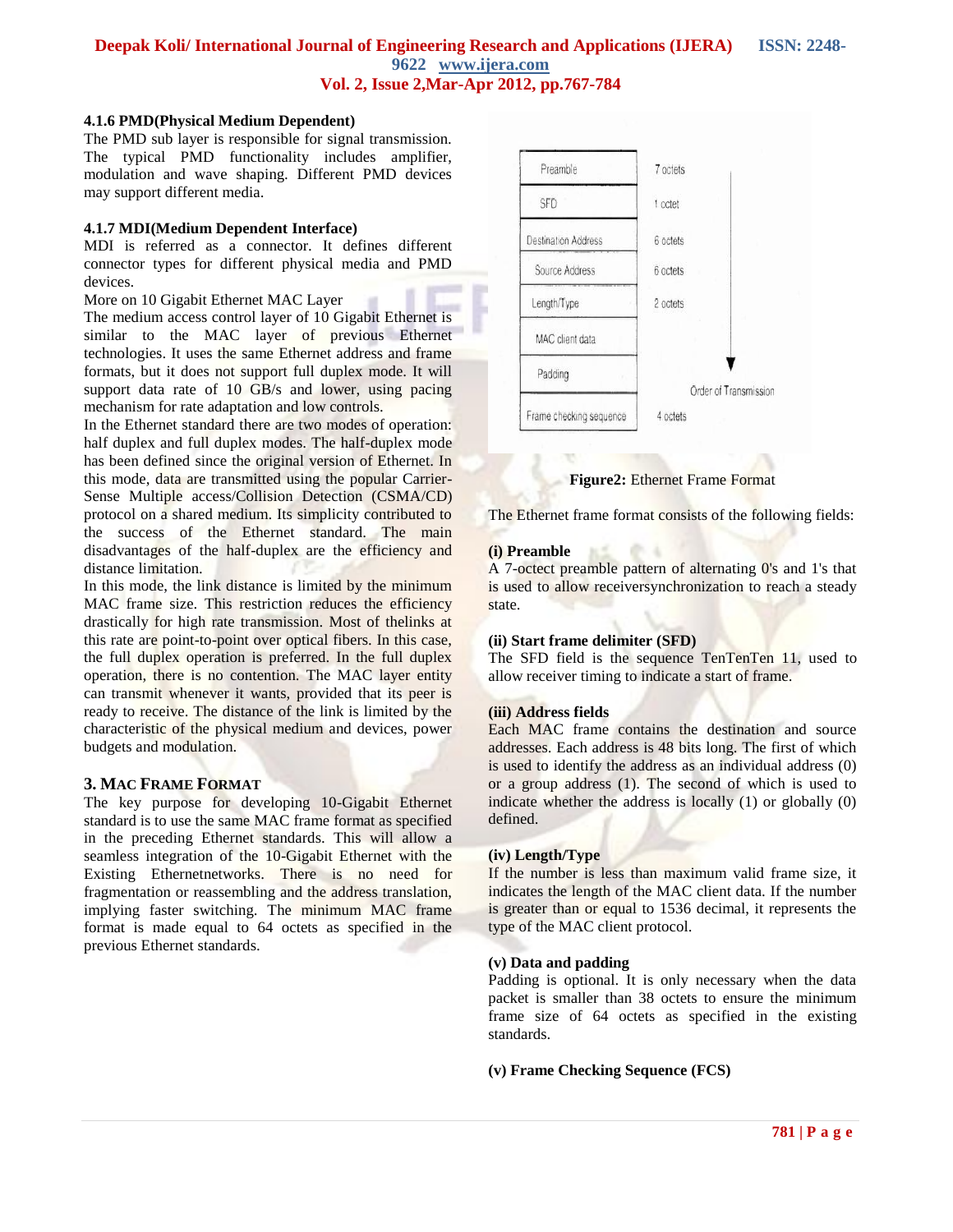The FCS field contains a 32-bit cyclic redundancy check (CRC) value computed from all fields except the preamble, SFD and CRC. The encoding is defined by a generating polynomial.

## **(vi) Data Rate**

LAN's require a 10 Gigabit Ethernet so that a 10 Gigabit Ethernet switch can support exactly ten One Gigabit Ethernet ports, while WANs require the 9.584640 Gb/s data rate so that it is compatible with the OC-192 rate. The solution to this problem supports both the rates. This can be done by specifying the data rate at 10 Gb/s and utilizing pacing mechanism to accommodate the slower data rates.

The pacing mechanism allows the MAC layer to support transmission rates, for instance, 1 GB/s or 10 GB/s for LAN and 9.584640 GB/s for WAN. To achieve this, the MAC layer entity shall have an ability to pause data transmission for an appropriate period of time to provide a low control or rate adaptation. Two techniques for pacing mechanism are under consideration.

The first is the word-by-word hold technique and the second is the Inter-Frame GAP(IFG) stretch technique. In the word-by-word technique, the MAC layer entity pauses sending a 32-bit word of data for a pre-specified period of time upon request from the physical layer. In the IFG technique, the IFG is extended for a pre-defined period of time with or without a request from the physical layer. The main disadvantage of the IFG stretch technique is that a large data buffer is required because the algorithm operates between frames. The main advantages of the word-by-word mechanism are that it can support any encoding techniques, it does not need a large data buffer to hold multiple MAC frames, and the buffer size is independent of link speed.

#### **The 10-Gigabit Ethernet Physical Layer**

The main issues include 10 Gigabit Media Interface, parallel vs. serial architectures, wavelength division multiplexing (WDM) vs. parallel optic, coding techniques, devices, media and so on.

# **The 10-Gigabit Media Independent Interface (TenGMII)**

The GMII provides the interface between the MAC layer and the physical layer. It allows the MAC layer to support various physical layer variations. The TX word hold line is provided to support word oriented pacing mechanism. The 32-but data paths are provided for transmit and receive functions each with 4 control bits. The control bit is set to 1 for delimiters and special characters and 0 for data. Delimiters and special characters are determined from the 8 bit data value when the control bit is set to 0.

The delimiter and special characters include:

(i) IDLE which is signaled during the inter-packet gap and when there is no data tosend.

(ii) SOP which is signaled at the start of each packet (iii) EOP which is signaled at the end of each packet (iv) ERROR which is signaled when an error is detected in the received signal or when an error needs to be put to the translated signal.

These delimiter and special characters enables a proper synchronization or multiplexing and demultiplexing operations. It should be noted that the interface could also be scaled in speed and width.



# **Figure3: GMII**

#### **Physical Layer Architecture**

There are two structures for the physical layer implementation of 10-Gigabit Ethernet: the serial solution and parallel solution. The serial solution uses one high speed (10Gb/s) PCS/PMA/PMD circuit block and the parallel solution uses multiple PCS/PMA/PMD circuit blocks at lower speed.

#### **(i) Serial implementation**

In the serial implementation, there is one physical channel operating at 10 Gb/s. The operation is straightforward. For transmission, the reconciliation module passes the signals, corresponding to the MAC data, word-by-word to the PCS module. The PCS module then encodes the signals with pre-defined coding technique and passes the encoded signal to the PMA module. The PMA module then serializes the encoded signals and passes the stream to the PMD module.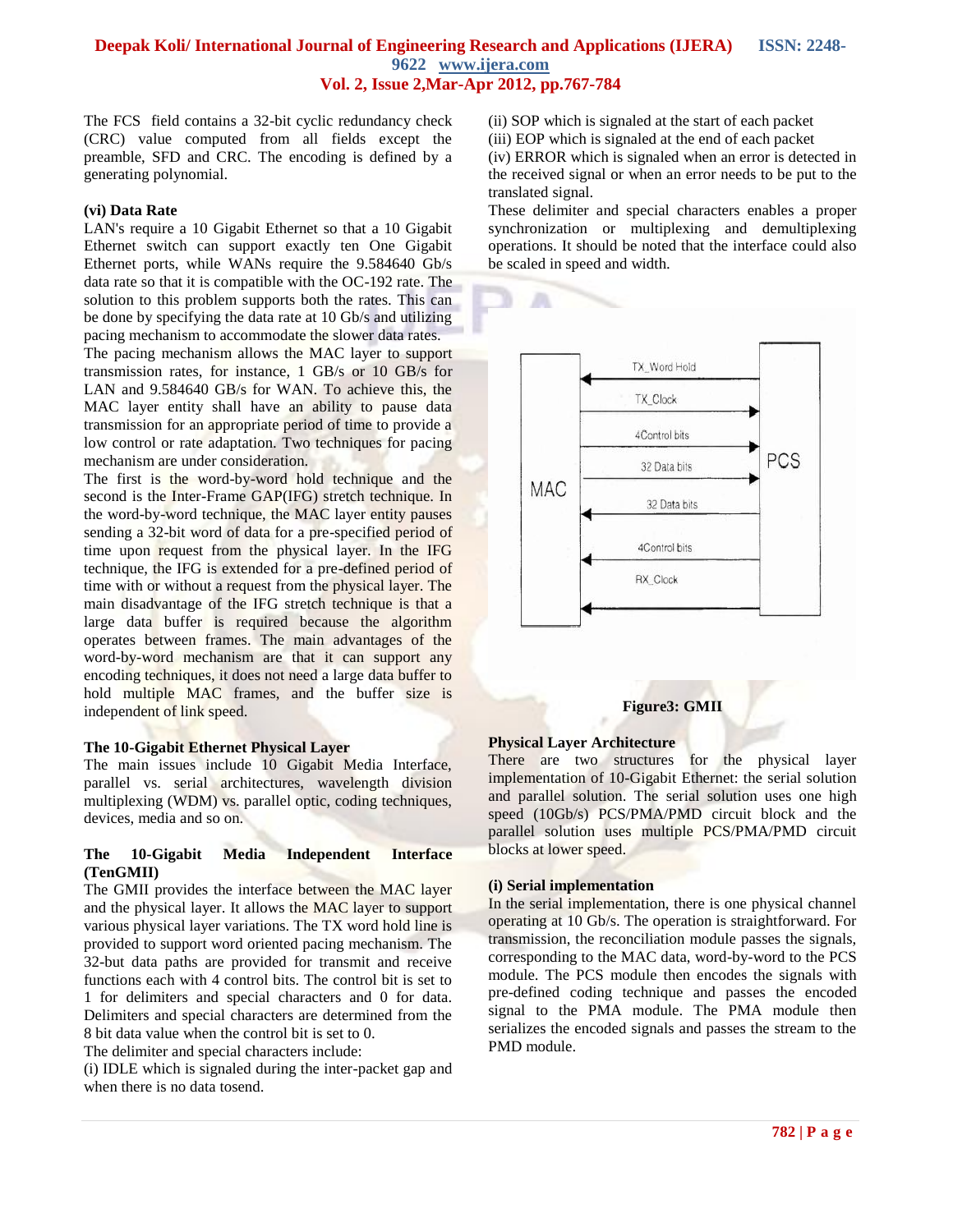

#### **Figure4:** Serial Physical Layer Implementation

The PMD module transmits the signal stream over the fiber at 10Gb/s. for receiving the process is the reverse. The main advantage of the serial architecture is that the transmitting/receiving operation is straightforward. It does not require a complicated multiplexing/ demultiplexing that is needed in the parallel implementation. Thus the timing jitter requirement is more relaxed. It also requires only one fiber channel and one set of laser equipment. The main disadvantage is the need of expensive high-speed logic circuits technology. To reduce transmission rate, higher-rate coding techniques such as PAM-5 and MB8Ten may be used. There are technologies, for example the 10G- SONET/OC-192, which currently support 10Gb/s operation. The technologies from these existing standards may be borrowed to aid the 10G Ethernet serial implementation.

#### **(ii) Parallel Implementation**

In parallel implementation, there are multiple physical channels, say sub-channels that may be implemented by using parallel cables or WDM multiplexing. For transmission, the distributor multiplexes the data (frames and idles) accepted from the MAC layer into n streams in the Round-Round motion. Each stream is given toeach PMA module for serialization. After serialization, each PMD module transmits each serialized data stream at the rate of 10/n Gb/s. The main advantage of the parallel implementation is that the operating rate in the PCS/PMA modules is reduced, which enables cheaper devices to be used. The disadvantages are the need of distributor/collector module that may be sensitive to timing jitters, and the usage of multiple sets of logic circuits and laser equipment. There are two techniques to achieve multiple channels, one of which is the parallel cabling and the other is the WDM.

#### **Lasers**

An essential component for high speed transmission is laser. There are several types of lasers. The common ones are the Fabry-Perot(F-P) Laser, Vertical-Cavity Surface-Emitting Laser(VCSEL), and Distributed-Feedback (DFB) Laser.

#### **(i) Fabry-Perot Laser**

The Fabry-Perot laser is simple low cost multi-mode laser. It is optimized for single mode fibers but it can also operate over multi-mode fibers. The typical operatingwavelength is in the 1300-nm range. For this type of optical source, the distance limitation is due to dispersion and mode-partition noise.

### **(ii) Vertical-Cavity Surface Emitting Laser(VCSEL)**

The VCSEL laser is traditionally a low cost solution for 850-nm application. It can operate on both multi-mode and single mode fibers. For this type of source, the link distance is quite limited.

## **(iii) Distributed-Feedback Laser**

The Distributed-Feedback laser utilizes distributed resonators to suppress multimode source. It has high bandwidth-distance product and typically operates over the 1300-nm wavelength band on single mode and multi-mode fibers, and 1550-nm band on single mode fibers. The distance limitation is typically due to attenuation loss for the 1300-nm band and dispersion for the 1550-nm band.

#### **Physical Media**

The physical media for high speed transmission are typically fibers.

#### **(i) 62.5-um Multi-mode Fiber**

62.5-um multi-mode fiber is the cheapest among the applicable choices of fibers. Most of the existing fiber infrastructures for links up to 300 meters are 62.5-um multi-mode fibers. It typically supports operations in the 800 nm and 1300 nm wavelength bands. The performance